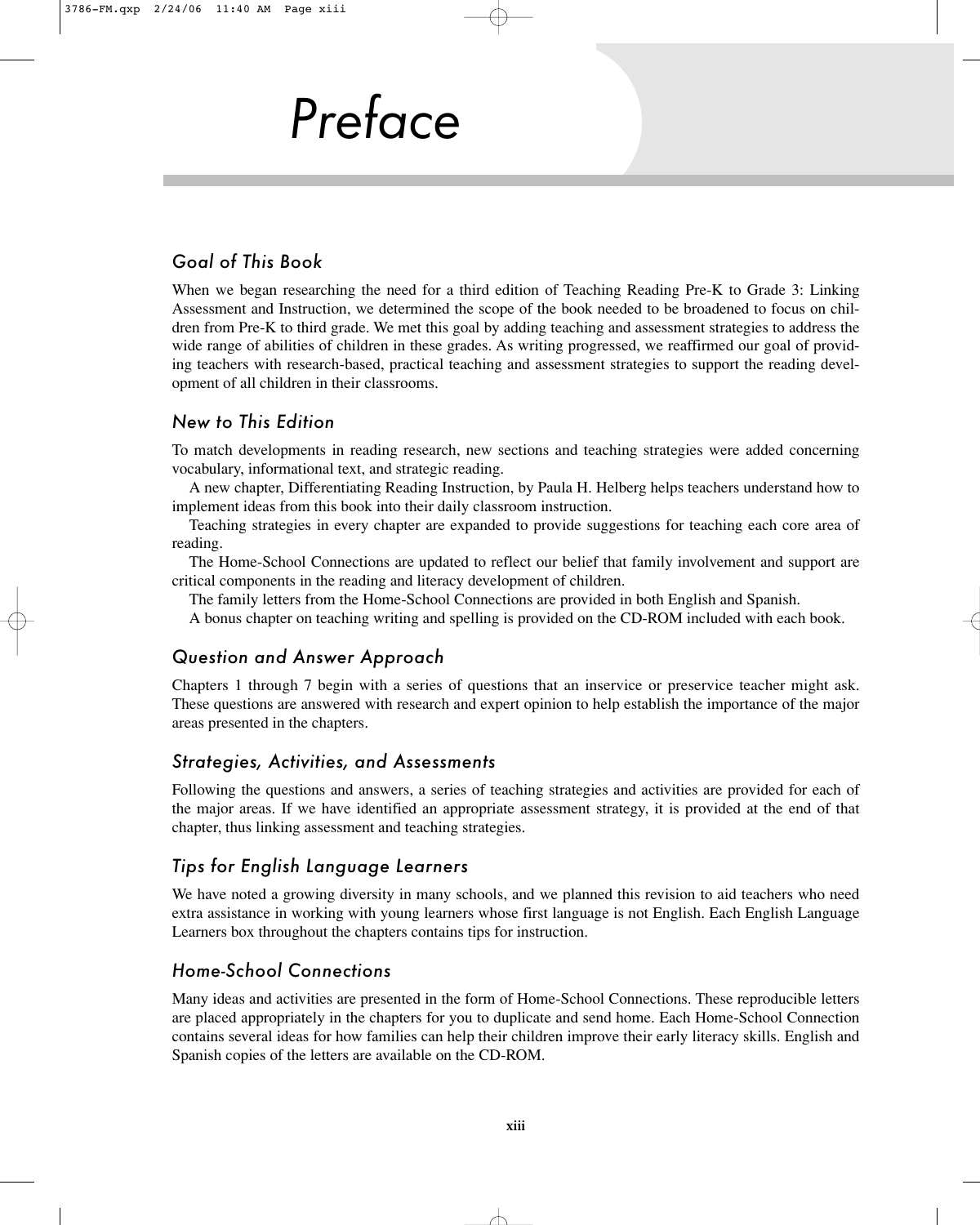# Reproducible Record Sheets

There are blackline masters for the assessment record sheets available on the CD-ROM. You may duplicate these record sheets and use them as you record children's responses to the assessments that you have selected.

## Appendices

The Appendices list Professional Organizations (Appendix A) and Word Families (Appendix B).

#### How to Use This Book

Take a look at the table of contents to become familiar with the major areas included in each chapter. For example, if you look in Chapter 3, Phonemic Awareness and Phonics, you will find the subject phonemic awareness (Section 3.2). You can see there are seven step-by-step teaching strategies followed by an extensive list of activities, tips, and center ideas. You will also find ideas for Home-School Connections.

Each chapter is arranged in the same format:

Overview, including Questions & Answers Numbered Section Heading Student Learning Goal with Related Assessments Background Information Numbered Teaching Strategies



The last section of each chapter contains assessments related to topics presented in the chapter. Assessment Strategies 2, 3, 4, and 5 all relate to phonemic awareness. There are two forms for each of these assessments as well as a reproducible Record Sheet that provides an easy way to note the student's performance.